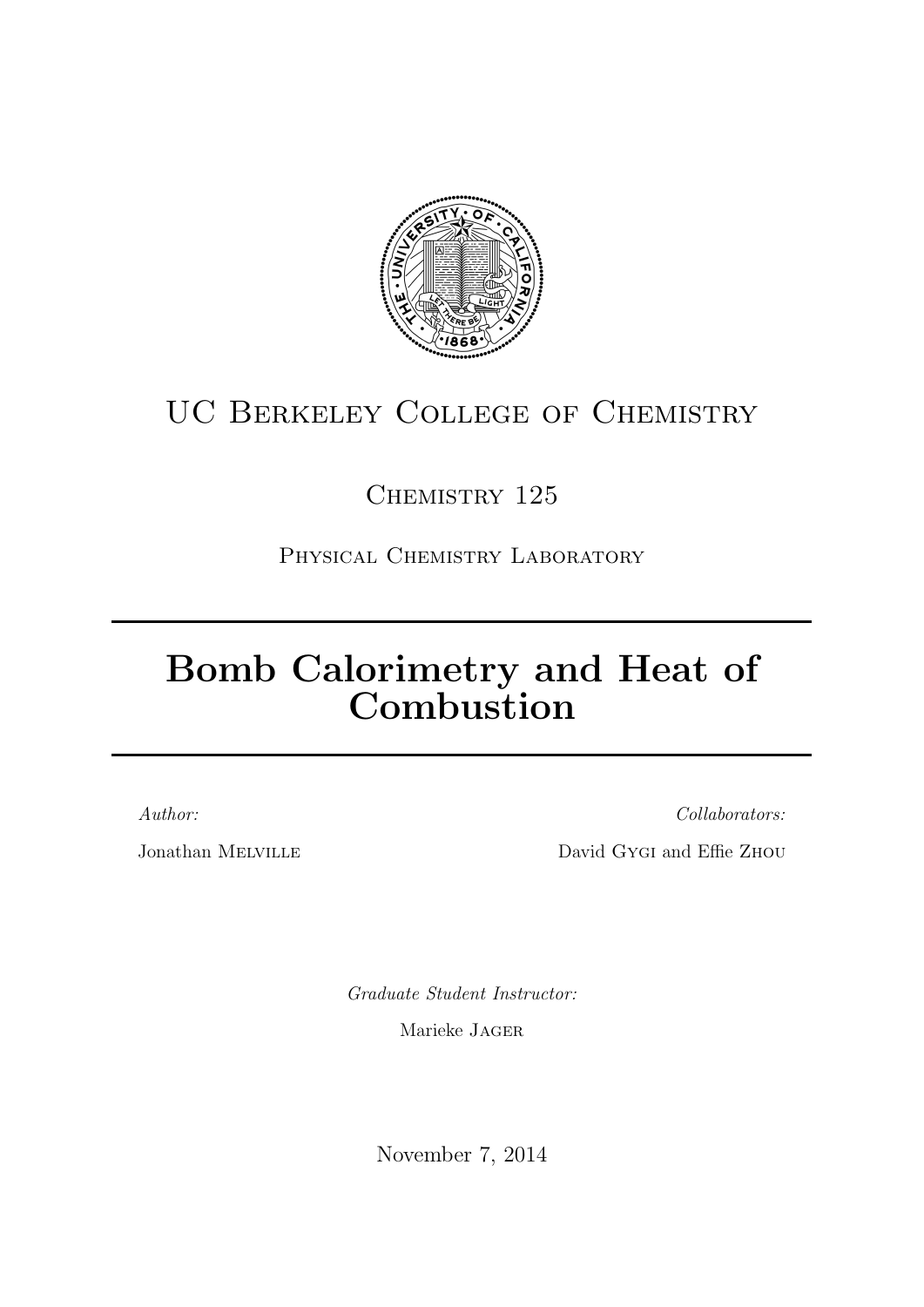## 1 Abstract

In this experiment we used a Parr bomb calorimeter to accurately determine the heat of combustion of a sample of sugar. By carefully controlling the pressure, heat flow, and contents of our bomb, and by using a sample of benzoic acid with known values to calibrate, we were able to calculate a value for  $\Delta_c H^{\circ}_{\text{success}}$  of  $-1108000 \pm 2000 \frac{\text{cal}}{\text{mol}}$ , reasonably close to the literature value of  $-1156000 \frac{\text{cal}}{\text{mol}}^{[1]}$ . Mathematically, a majority of our uncertainty can be traced back to the calculation of a relatively small  $C<sub>o</sub>$  from a larger  $C_{total}$ , maintaining the absolute error but greatly increasing the relative error. Most of the original error can be traced back to uncertainty in the quality of the fits of the foreand afterdrift, as the original masses of sample and length of fuse wire both contribute only minimally to the final error. Nevertheless, we received a fairly accurate measurement with good precision (especially considering how rudimentary our experimental setup is compared to one you might find at NIST), validating this experiment.

## 2 Introduction

Calorimetry is an important field of analytical chemistry which deals accurately measuring heats of reaction and finds application in fields ranging from nutritional analysis to explosive yield tests. The need for increasingly accurate reference measurements and the limited effects of experimental technique mean that more advanced instrumentation is often the single best way to improve calorimetric accuracy in precision. This brings us to the Parr<sup>TM</sup> Model 1108 Oxygen Combustion Vessel<sup>®</sup> (Figure 1 or, as it will be colloquially referred to in this text, the "Parr Bomb".

The Parr Bomb is a bomb calorimeter, a type of constant-volume calorimeter (as opposed to typical styrofoam-cup calorimeters, which are constant-pressure calorimeters, at least in theory). As seen in Figure 2, a bomb calorimeter typically consists of a metal bomb designed to withstand heat and pressure, a large Dewar flask to hold the bomb and a known volume of water, a means of remotely igniting the sample (typically electrically, through the use of a fuse wire), and a means of accurately measuring the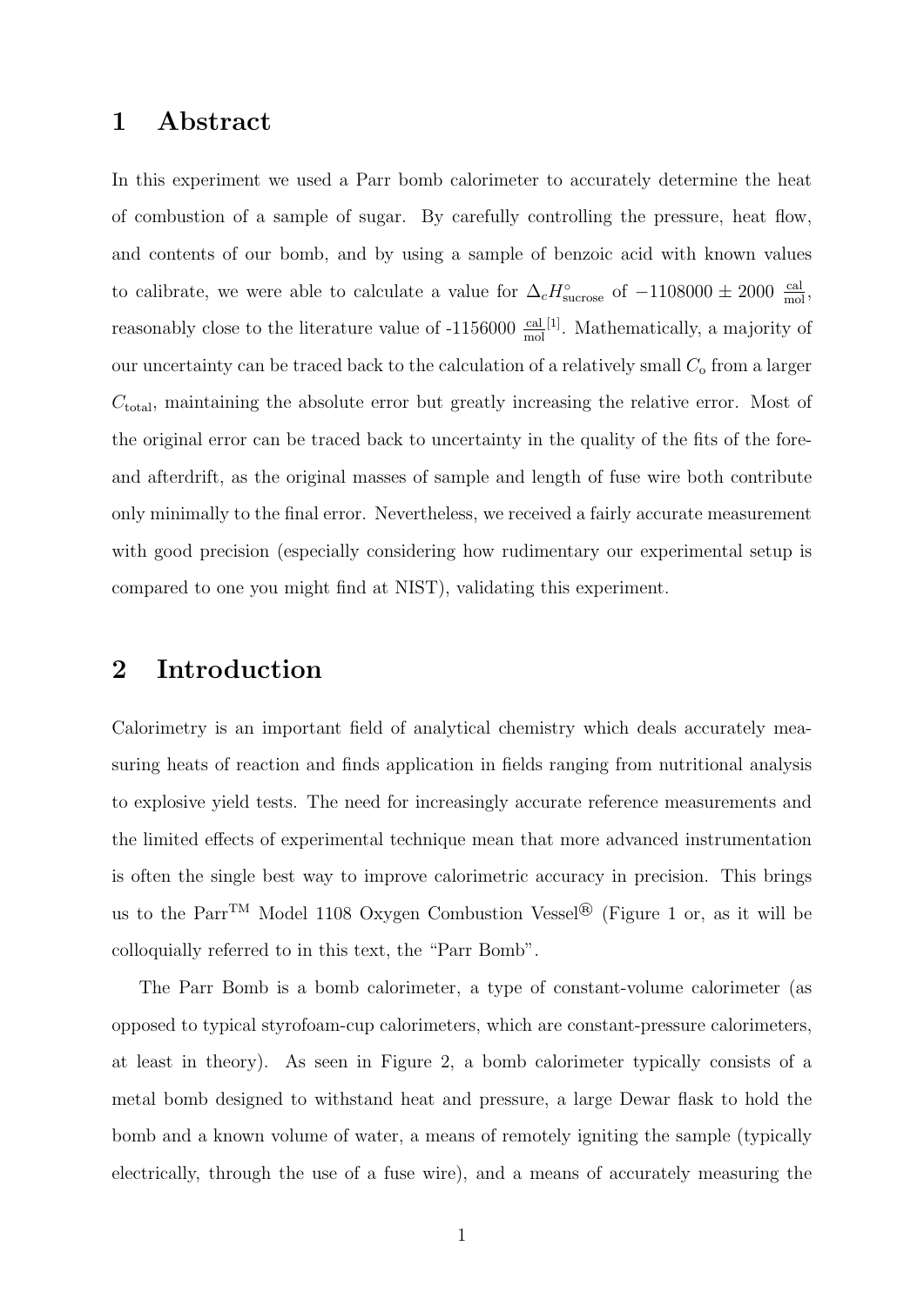

Figure 1: A Parr<sup>TM</sup> Model 1108 Oxygen Combustion Vessel<sup>®</sup>, as used in this experiment.

temperature of the water. Because UC Berkeley is nothing if not a wealthy and generous institution, the Parr bomb used for this experiment came with a number of additional frills and features, including a pellet press to compress the sample into a compact form and the ability to fill the bomb with compressed oxygen, both of which ensure that complete and total combustion of the sample occurs. The sealed bomb acts as a closed system, and the energy from the adiabatic combustion of a known mass of sample will heat the bomb calorimeter and the water a measurable amount. Through the use of a calibration sample of known combustion value (often benzoic acid<sup>[2]</sup>, including here), the heat capacity of the calorimeter system can be determined, allowing for the calculation of the heat of combustion of a sample of known mass by the net temperature change and the heat capacities of the combined water-calorimeter system. To aid in calculation, a fuse wire with standardized heat of combustion per unit length can be used<sup>1[3]</sup>, and a small quantity of water can be inserted into the bomb in advance (to ensure that water vapor is saturated in the bomb, such that the heat of vaporization of water does not need to be factored in).

In addition to its use in calorimetry, the reliability and efficacy of this "oxygen-bomb" method has led to its use as the de facto procedure for measuring heteroatoms like sulfur,

<sup>&</sup>lt;sup>1</sup>In this experiment,  $\text{Par}^{\text{TM}}$  45C10 Fuse Wire with a heat of combustion of -2.3 cal/cm.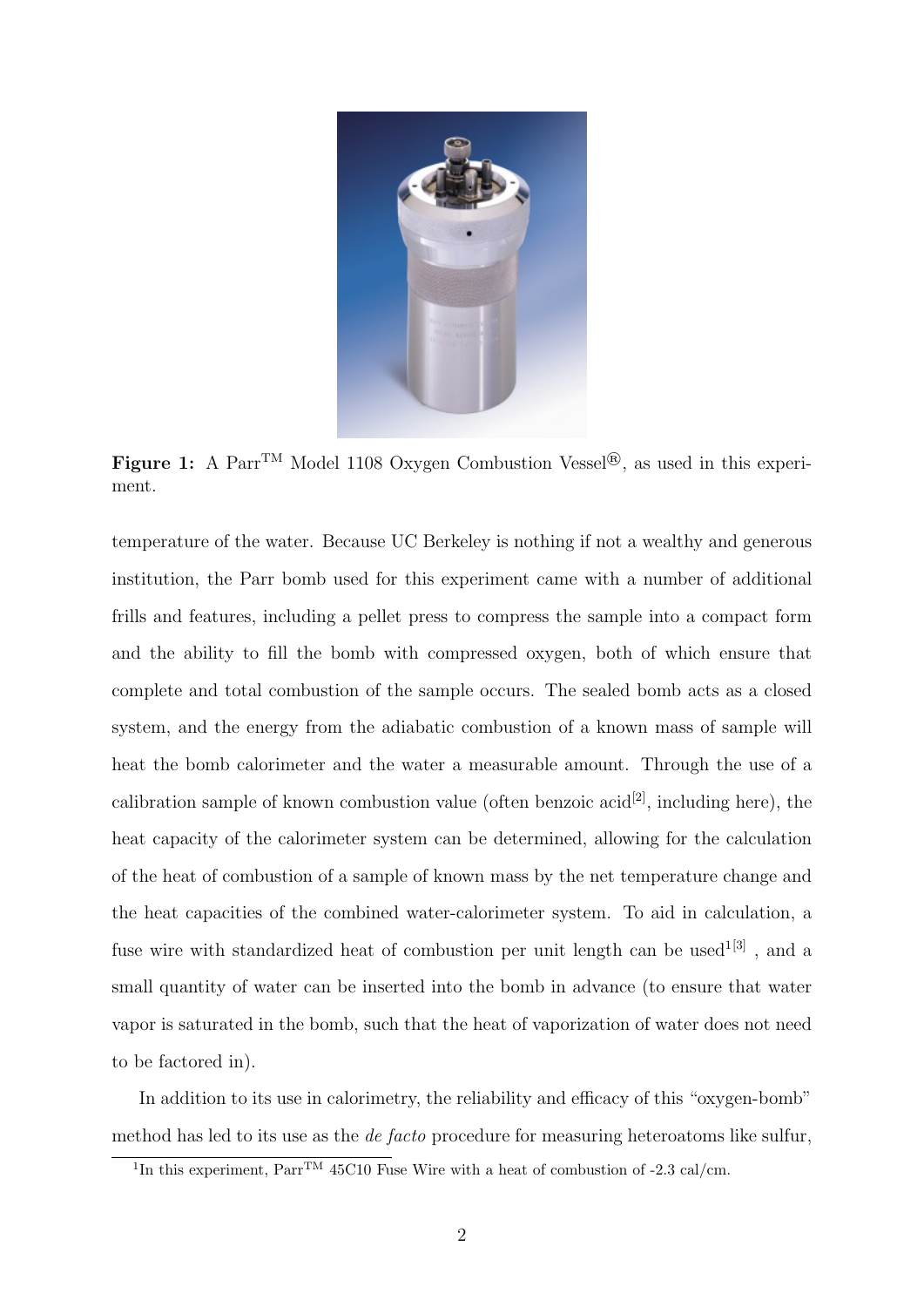

Figure 2: A cutaway diagram of a typical bomb calorimeter.<sup>[5]</sup>

chlorine, arsenic, and many other elements in a broad range of combustible materials, including coal, coke, petroleum, and petroleum products<sup>[4]</sup>.

In this experiment, we measured the heat of combustion of sucrose:

$$
C_{12}H_{22}O_{11}(s) + 12O_2(g) \rightarrow 12CO_2(g) + 11H_2O(l), \Delta_c H^{\circ} = -1108365 \frac{\text{cal}^{[1]}}{\text{mol}}
$$

## 3 Procedure

This experiment proceeded through several discrete steps. Measurement of sample temperature was conducted through an integrated Computer Data Acquisition System known as LabVIEW. A subroutine to monitor and record the temperature was created in this "programming language", and interfaced with the instrument. Using the Parr pellet press (previously mentioned), compact samples were created and massed (in that order). The pellets were placed inside the bomb and measured lengths of fuse wire were threaded into the bomb, in contact with the samples. This data is compiled in the following table:

| Sample             | Mass(g) | Fuse length $(cm)$ |
|--------------------|---------|--------------------|
| Benzoic Acid 1     | 0.9799  | 15.1               |
| Benzoic Acid 2     | 1.0298  | 15.1               |
| Sucrose 1          | 0.9200  | 13.8               |
| Sucrose 2 (failed) | 0.9379  | 13.6               |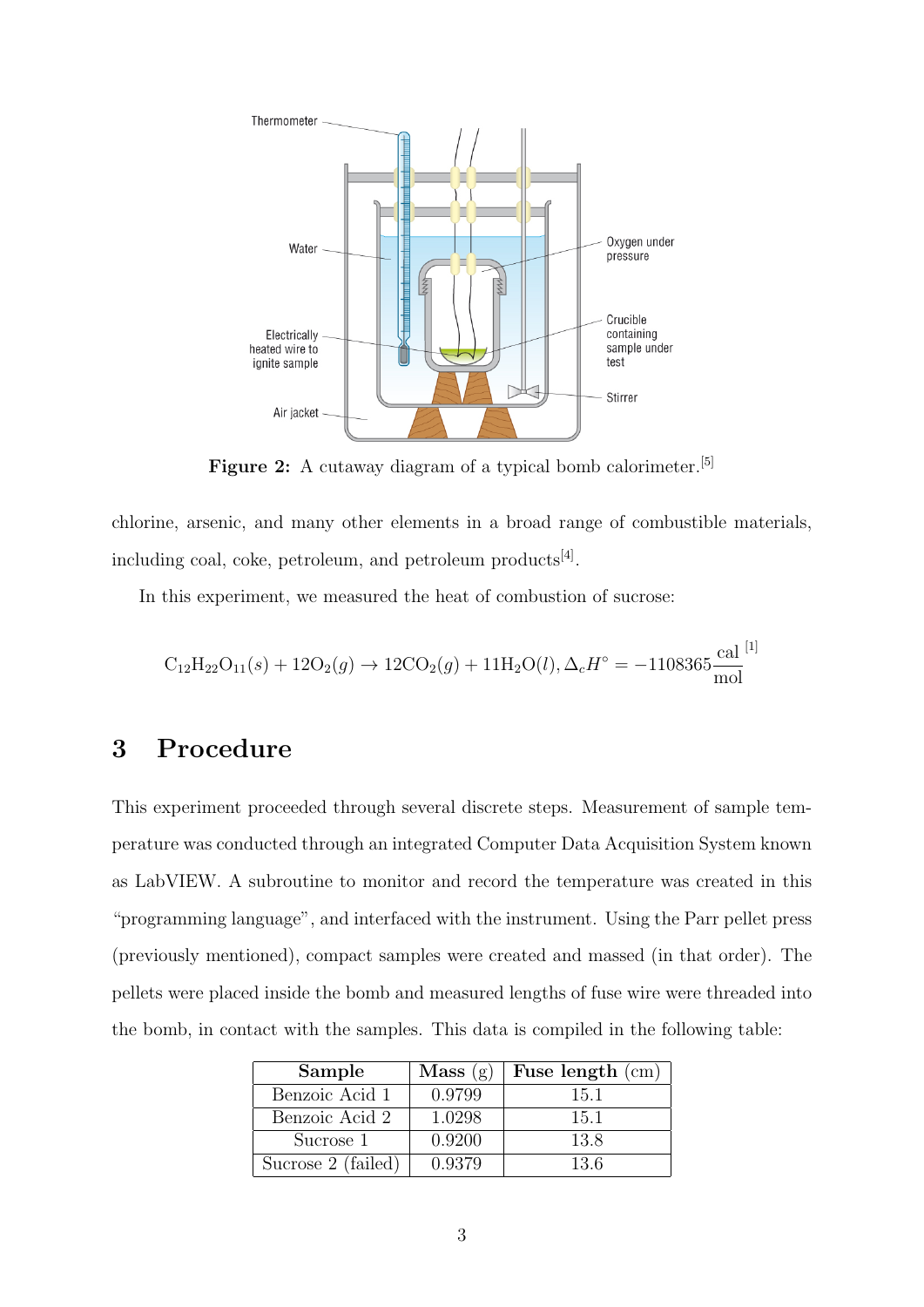The bomb was then sealed and tightened. It was flushed twice with 10 atm of  $O_2$  gas to purge  $N_2$  (to preclude the formation of nitric acid), then filled with 25 atm of  $O_2$  gas. The bomb was placed in the calorimeter, which was then filled with precisely 2000. mL of water. The cover was sealed, a stirrer was turned on, and the LabVIEW "program" was initiated. After some waiting some time to establish a baseline level of temperature, the sample was remotely ignited. Once the temperature had equilibrated and another baseline reached, the bomb as removed from the calorimeter and vented, before being cleaned and dried for the next trial.

It is important to note that the second attempted trial of our unknown sample (Sucrose 2) failed to ignite and was discarded, and a replacement run was not able to be made in the interests of time. Raw data for this experiment is included in the Results section, but insufficient data was acquired for proper data workup. As a result, only data from the Sucrose 1 trial was used in the calculations that follow.

### 4 Results

#### 4.1 Raw Temperature Data Plots

#### 4.2 Calculations

Sample calculations for the Benzoic Acid 1 sample (Figure 3) are provided. The rest of the calculations were performed in Excel and will be provided on request. For the following section,  $t$  is used to refer to a time point and  $T$  is used to refer to a temperature point.

#### 4.2.1 Calculation of  $T_{mid}$  and  $t_{mid}$

Values for  $T_{initial}$  and  $T_{final}$  of 15.815°C and 18.528°C, respectively, were obtained via inspection. By this method, an estimation of  $\Delta T = T_{\text{final}} - T_{\text{initial}} = 2.713$ °C. From here,  $T_{\text{mid}} = T_{\text{initial}} + \frac{\Delta T}{2} = 17.1715$ °C gives us a rough value of the midpoint temperature. By inspection, a value of  $t_{\text{mid}}$  of 1403 (arbitrary units) was determined.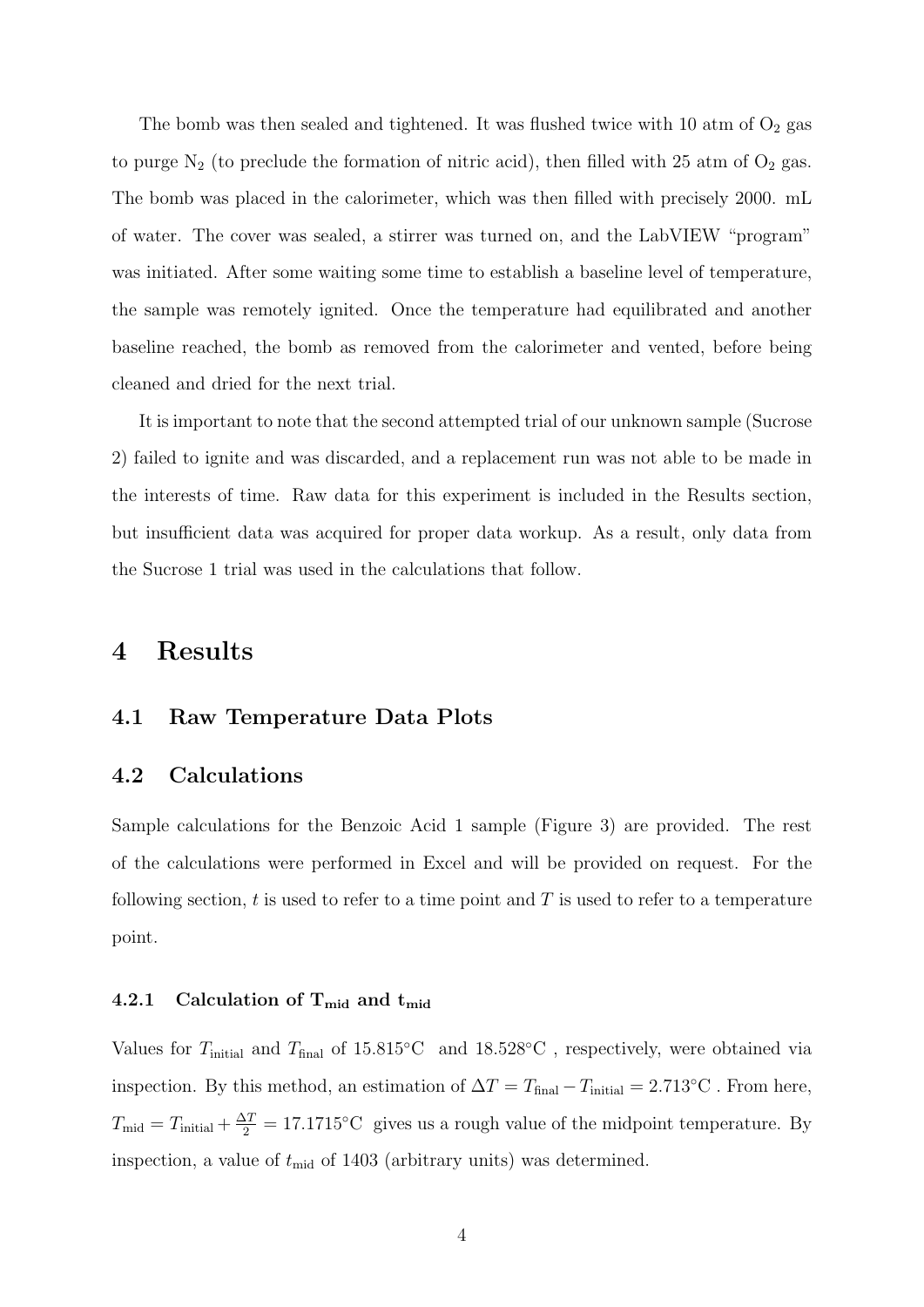

Figure 3: A plot of temperature as a function of time for the Benzoic Acid 1 sample.

#### 4.2.2 Regression fitting to find  $\Delta T$

Baseline curves were fit for the foredrift and afterdrift curves (Figures 4a and 4b on page 6) and regression curves were taken using a built-in least-squares function (LINEST). The foredrift equation was

$$
T(x) = -0.0000012x + 15.80789,
$$

and the afterdrift equation was

$$
T(x) = -0.00003432x + 18.62686.
$$

By extrapolating these lines to our calculated value of  $t_{\text{mid}}$ , a fairly accurate value for  $\Delta T = 2.77252$  was obtained, since the slopes are very small (hence, there is little variation) and our estimated  $t_{mid}$  is very close to the actual midpoint of the curve anyway.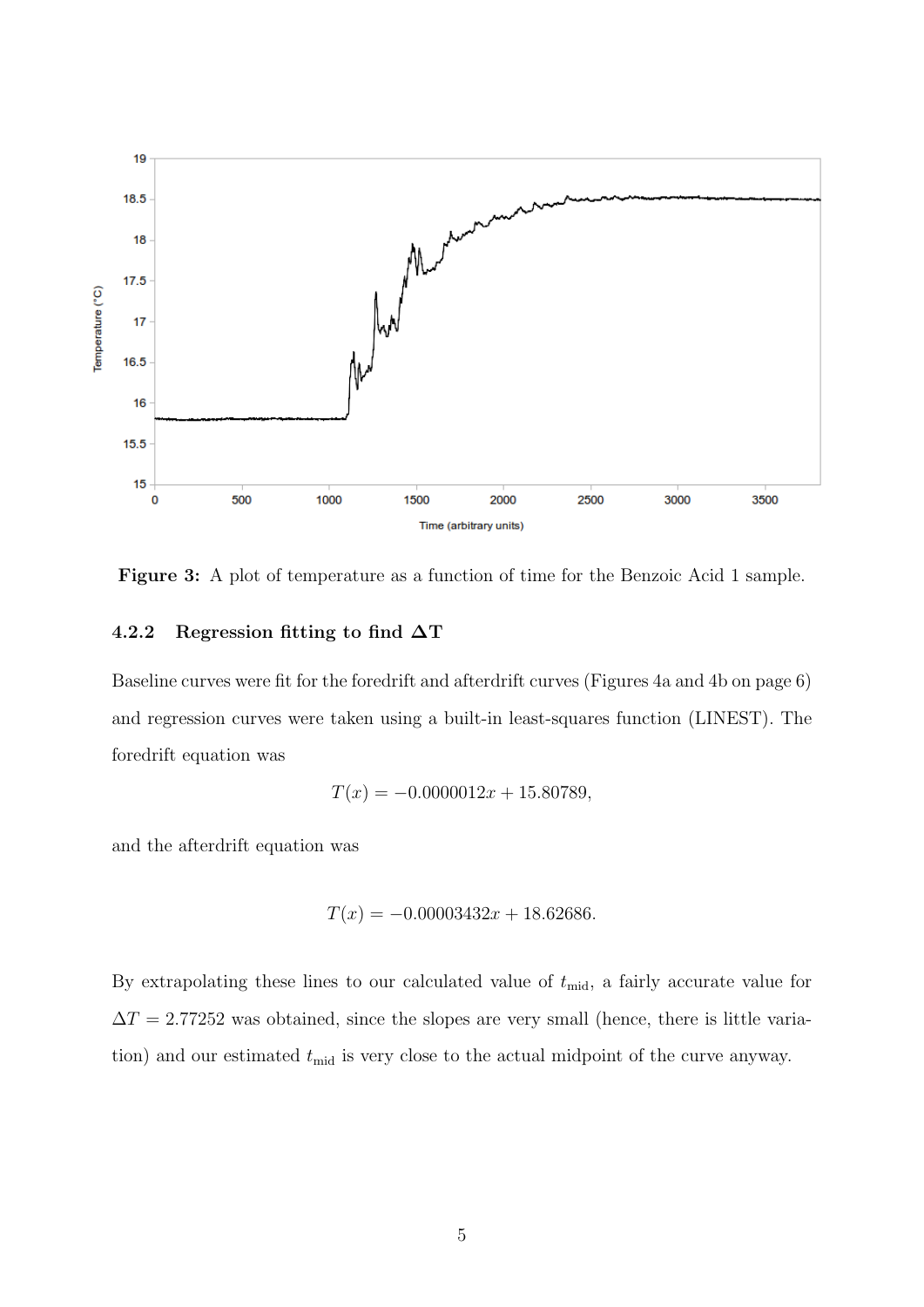

(b) Afterdrift

Figure 4: Magnified portions of the Benzoic Acid 1 temperature-time plot, showing fits for foredrift and afterdrift.

#### 4.2.3 Calculation of  $C$  and  $C_o$

It is already known that the total heat capacity  $C = mC_{\text{H}_2\text{O}} + C_o$ , where  $C_{\text{H}_2\text{O}}$  is the specific heat capacity of water and  $C<sub>o</sub>$  is the heat capacity of the calorimeter. The purpose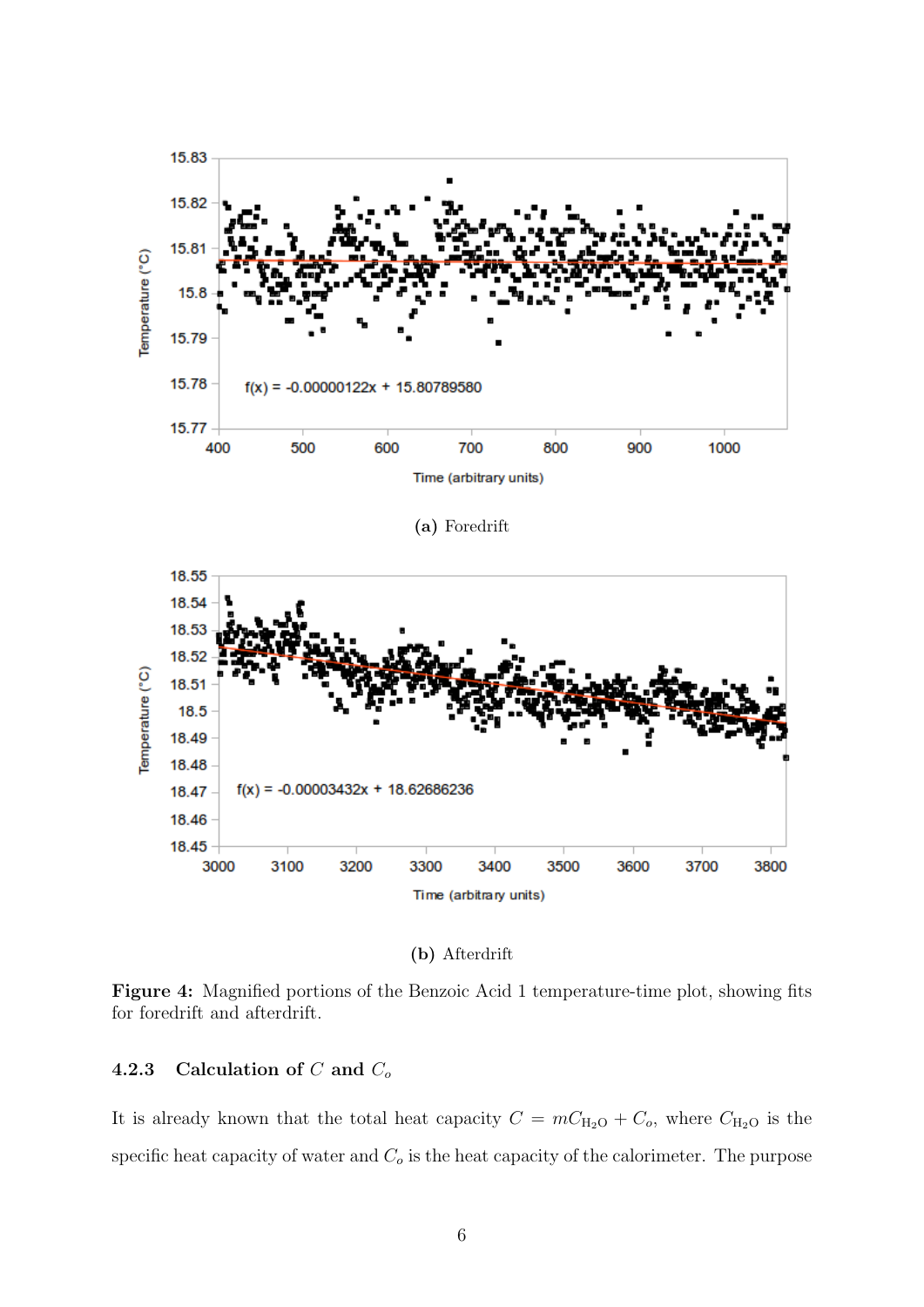

Figure 5: A plot of temperature as a function of time for the Benzoic Acid 2 sample.

of the benzoic acid trials, then, is to use the known heat of combustion to determine  $C_o$ from C and  $C_{\text{H}_2\text{O}}$ , to allow for accurate calculation of the heat output of the unknown sample (sugar). Using a value of  $C_{\text{H}_2\text{O}} = 0.999 \frac{\text{cal}}{\text{g}^{\circ}\text{C}}$ , a density of  $\rho_{\text{H}_2\text{O}} = 1 \frac{\text{g}}{\text{mL}}$ , and a known volume of 2000. mL of water,  $mC_{\text{H}_2\text{O}} = 1997.94006 \frac{\text{cal}}{\text{g}^{\circ}\text{C}}$  can be determined. Meanwhile, the total heat capacity  $C$  can be determined using the equation

$$
C = \frac{\Delta_c H^0 m + e_3}{\Delta T},
$$

where  $\Delta_c H^0$  is the heat of combustion of benzoic acid (given as -6318  $\frac{cal}{g}$ ), m is the mass of the benzoic acid sample  $(0.9799 \text{ g})$ ,  $e_3$  is the heat of combustion of the wire (calculable from the heat of combustion of the wire,  $-2.3 \frac{\text{cal}}{\text{cm}}$  and the length of the wire, 15.1 cm), and  $\Delta T$  is the previously calculated temperature rise, 2.77252°C. Combining all these factors, we can find a value for  $C_o$  of  $277.2553 \frac{\text{cal}}{\text{cC}}$ , with a corresponding value for C of 2245.5107 $\frac{cal}{\circ C}$ . Performing this calculation again for the second benzoic acid trial allows for calculation of average values of  $C$  and  $C<sub>o</sub>$  (tabulated below), which can be used in conjunction with the Sucrose 1 data to provide a value of C from which the heat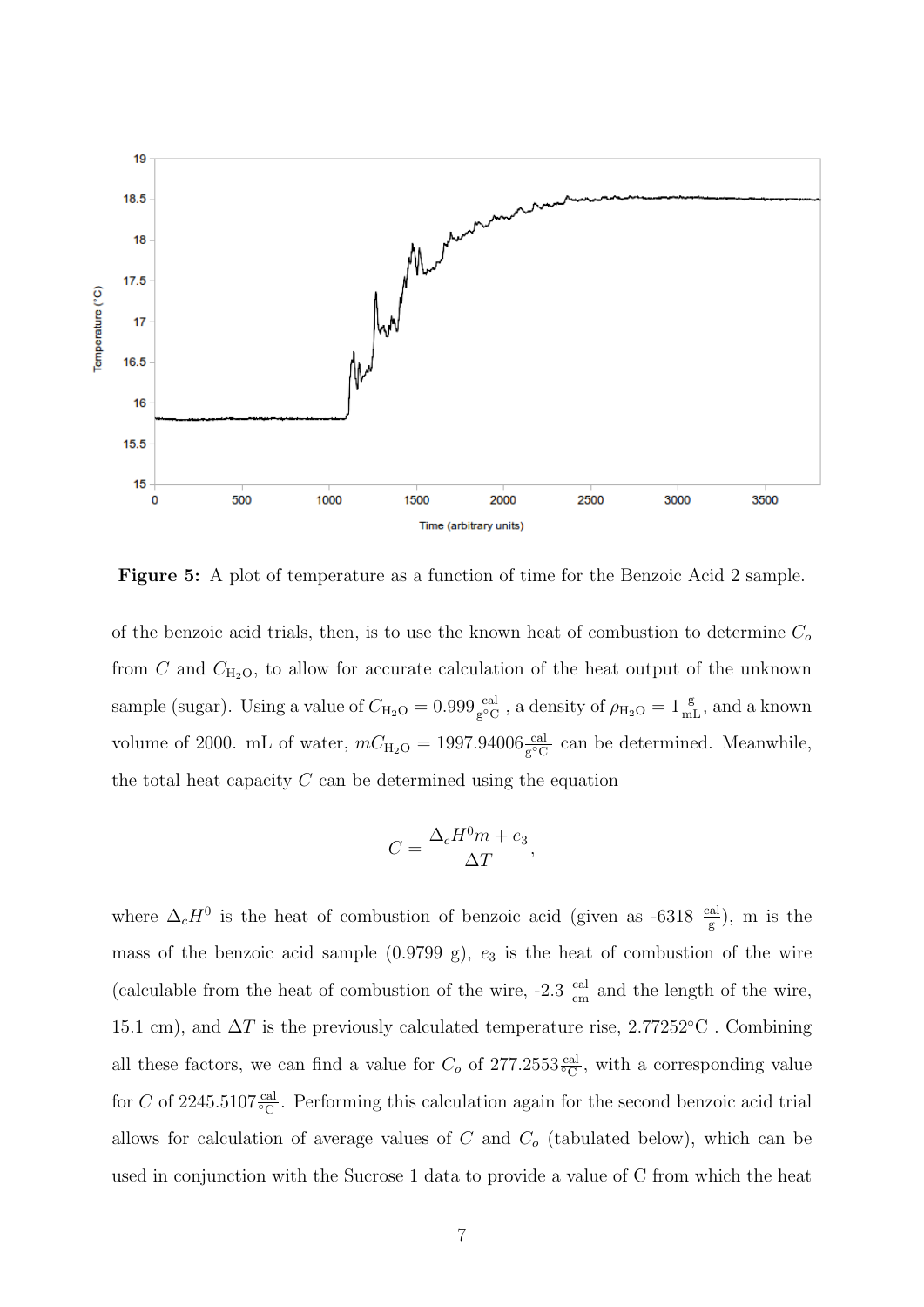

(b) Afterdrift

Figure 6: Magnified portions of the Benzoic Acid 2 temperature-time plot, showing fits for foredrift and afterdrift.

of combustion can be determined through the exact same process in reverse, and the difference between energy and enthalpy can be accounted for by factoring in the effects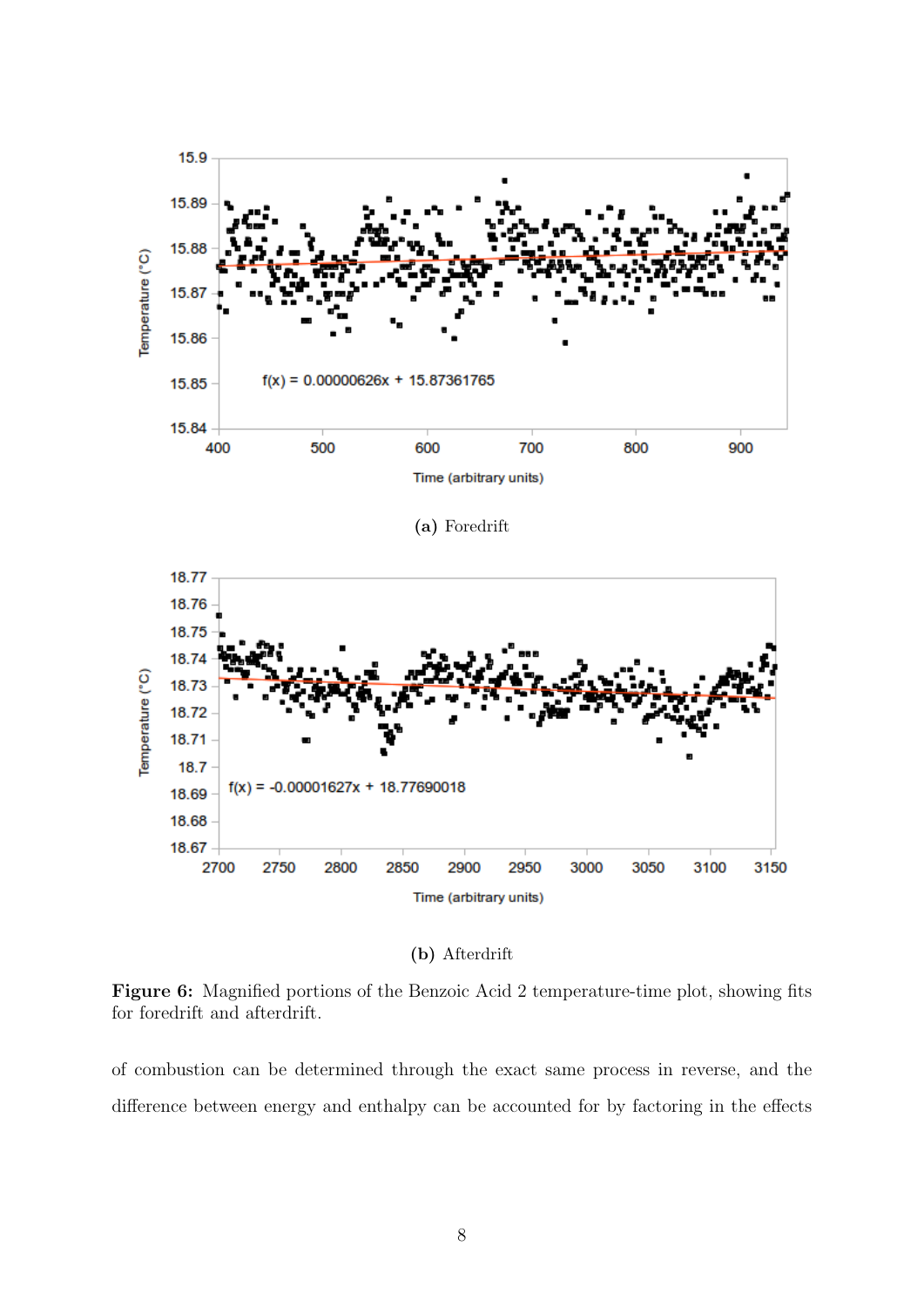

Figure 7: A plot of temperature as a function of time for the Sucrose 1 sample.

of the (negligible in practice)  $PV$  term, using the following equation:

$$
\Delta H = \Delta U + \Delta (PV),
$$

where

$$
\Delta(PV) = (n_2 - n_1)RT.
$$

#### 4.2.4 Tabulated results and uncertainties

| Variable                                 | Value                                                       | Error $(abs.)$ | Error $(\text{rel.})$ |
|------------------------------------------|-------------------------------------------------------------|----------------|-----------------------|
| $C_1$                                    | $rac{\text{cal}}{\circ \text{C}}$<br>2245.5107              | 0.5294         | 0.000236              |
| $C_2$                                    | $rac{\text{cal}}{\circ \text{C}}$<br>2275.1953              | 2.3822         | 0.001047              |
| $C_{\text{avg}}$                         | cal<br>2260.3530                                            | 1.2202         | 0.000540              |
| $C_{o_1}$                                | <u>cal</u><br>247.57063                                     | 0.5294         | 0.002138              |
| $C_{o_1}$                                | $\frac{\overline{\text{cal}}}{\circ \text{C}}$<br>277.25529 | 2.3823         | 0.008592              |
| $C_{o_{\underline{avg}}}$                | $\frac{\text{cal}}{\circ \text{C}}$<br>262.41296            | 1.22018        | 0.004650              |
| $\Delta_c U_{sucrose}^{\circ}$           | <u>cal</u><br>$-1187000$<br>$_{\rm mol}$                    | $-2470$        | 0.002083              |
| $\Delta_c H_{success}^{\circ}$           | $\frac{\text{cal}}{\text{mol}}$<br>$-1186000$               | $-2470$        | 0.002085              |
| $\Delta_c H_{success}^{\circ}$<br>(lit.) | $-1108365 \frac{cal}{1000}$<br>$\bmod$                      |                |                       |
| error                                    | 7.03%                                                       |                |                       |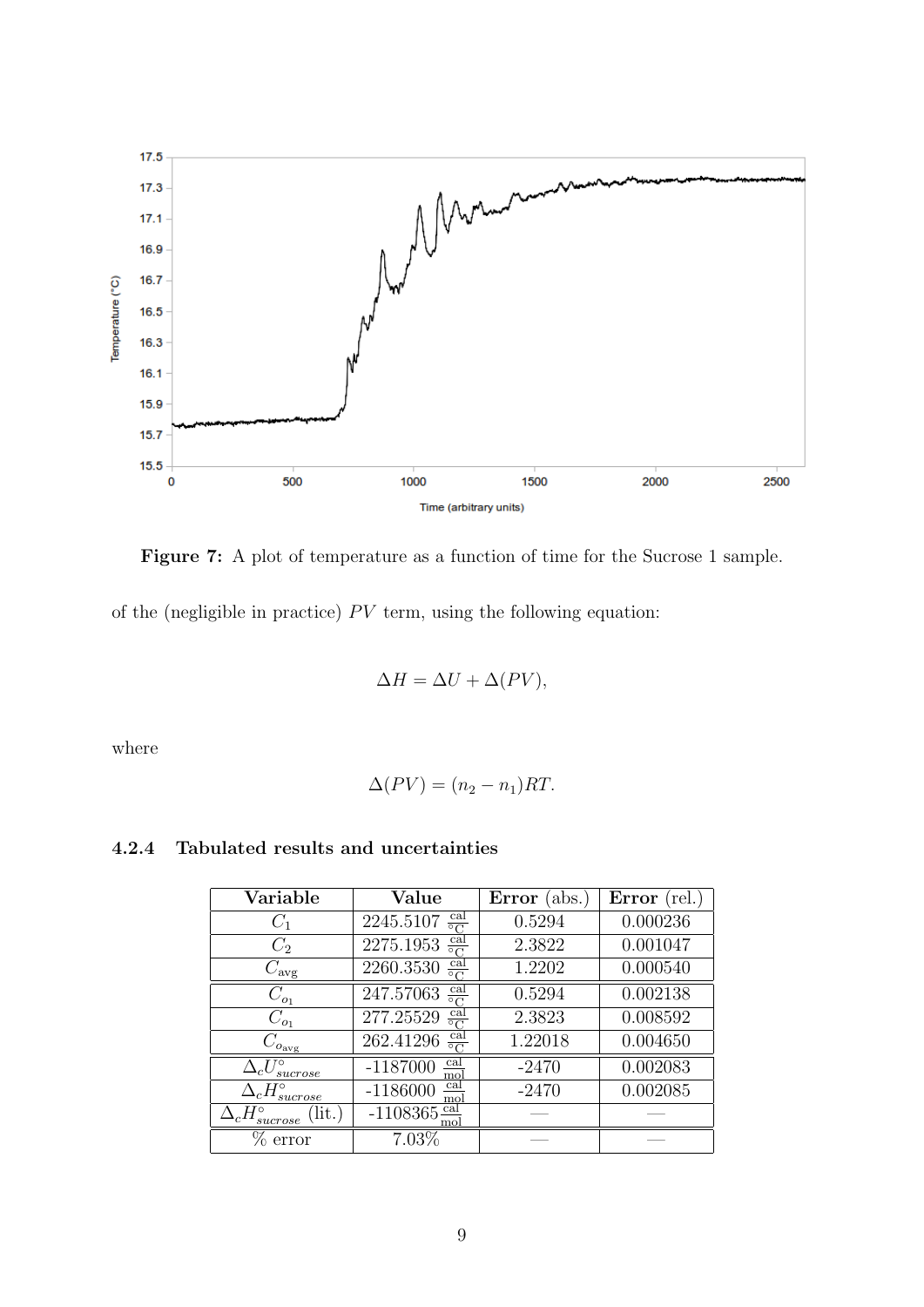

(b) Afterdrift

Figure 8: Magnified portions of the Sucrose 1 temperature-time plot, showing fits for foredrift and afterdrift.

Detailed error ranges and propagation calculations are available via Excel spreadsheet on request.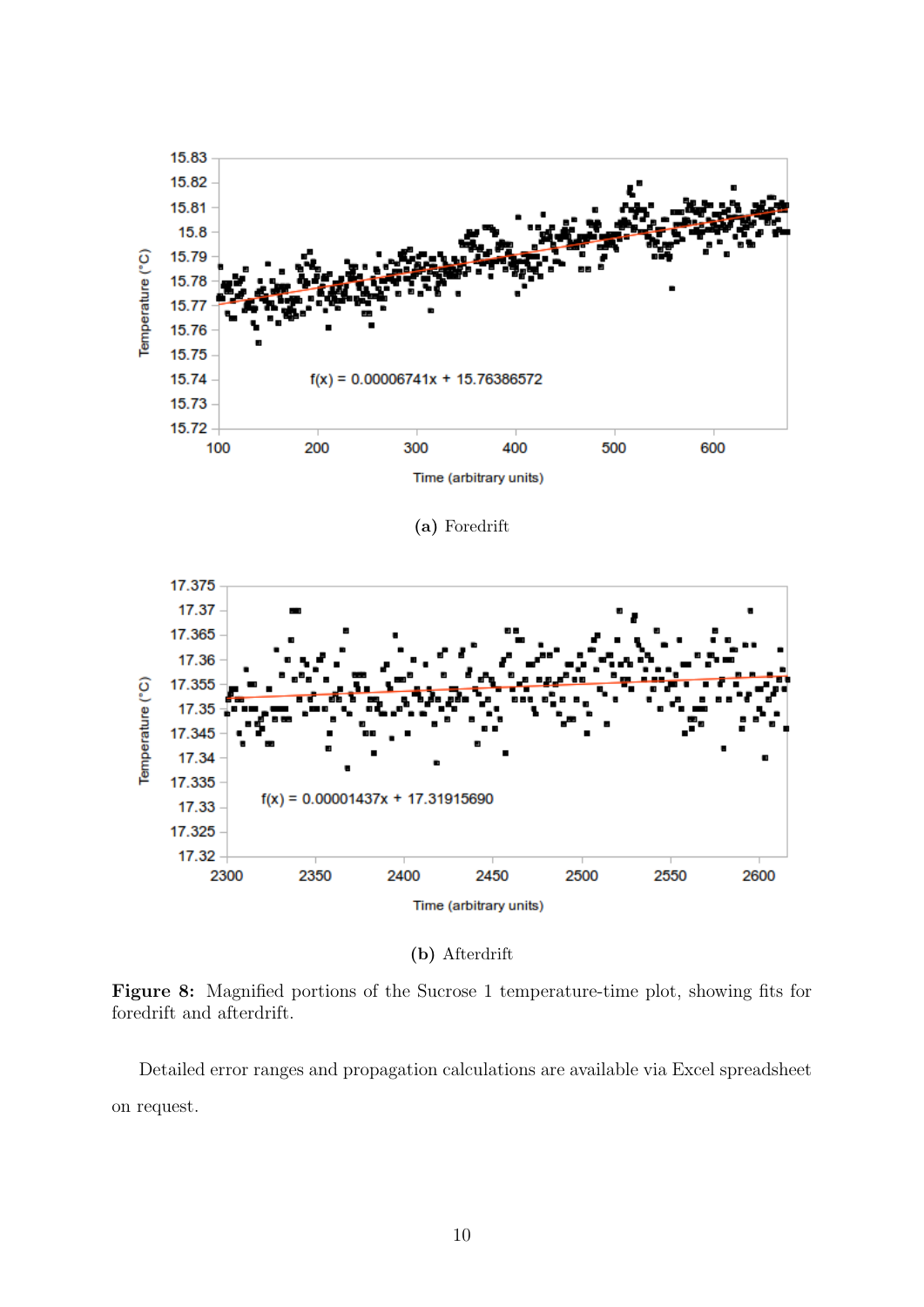

Figure 9: A plot of temperature as a function of time for the failed Sucrose 2 sample.

## 5 Discussion

From comparing the contribution of the  $\Delta$ (PV) term (equal to the difference between the  $\Delta_c H_{surrose}^{\circ}$  and  $\Delta_c U_{surrose}^{\circ}$  terms, approximately 1000 $\frac{\text{cal}}{\text{mol}}$ ), we note that the magnitude of the uncertainty  $(2470 \frac{\text{cal}}{\text{mol}})$  is greater than the entire  $\Delta(\text{PV})$  term.

Similarly, the error produced by a lack of knowledge of the specific heat of the sample is dwarfed by other sources of uncertainty in the the temperature fits to find  $\Delta T$ . Were the uncertainty in specific heat the only form of error in the sample, our error would be some hundred times smaller than our actual calculated error.

The  $\Delta H_{T_1}^{\circ}$  term pertains to the initial temperature, as we circumvented the final equilibration of  $T_f$  to  $T_i$  by taking into account the  $\Delta U = mc\Delta T$  term. In doing so, we approximate  $\Delta H_{T_1} \approx \Delta_c H^{\circ}$  (standard state.)

The temperature display in the LabVIEW program does not read 23◦C before ignition because we did not provide a reference temperature input (typically 0◦C ) to LabVIEW. This ends up not mattering, because only the relative temperature difference makes a difference in the final result.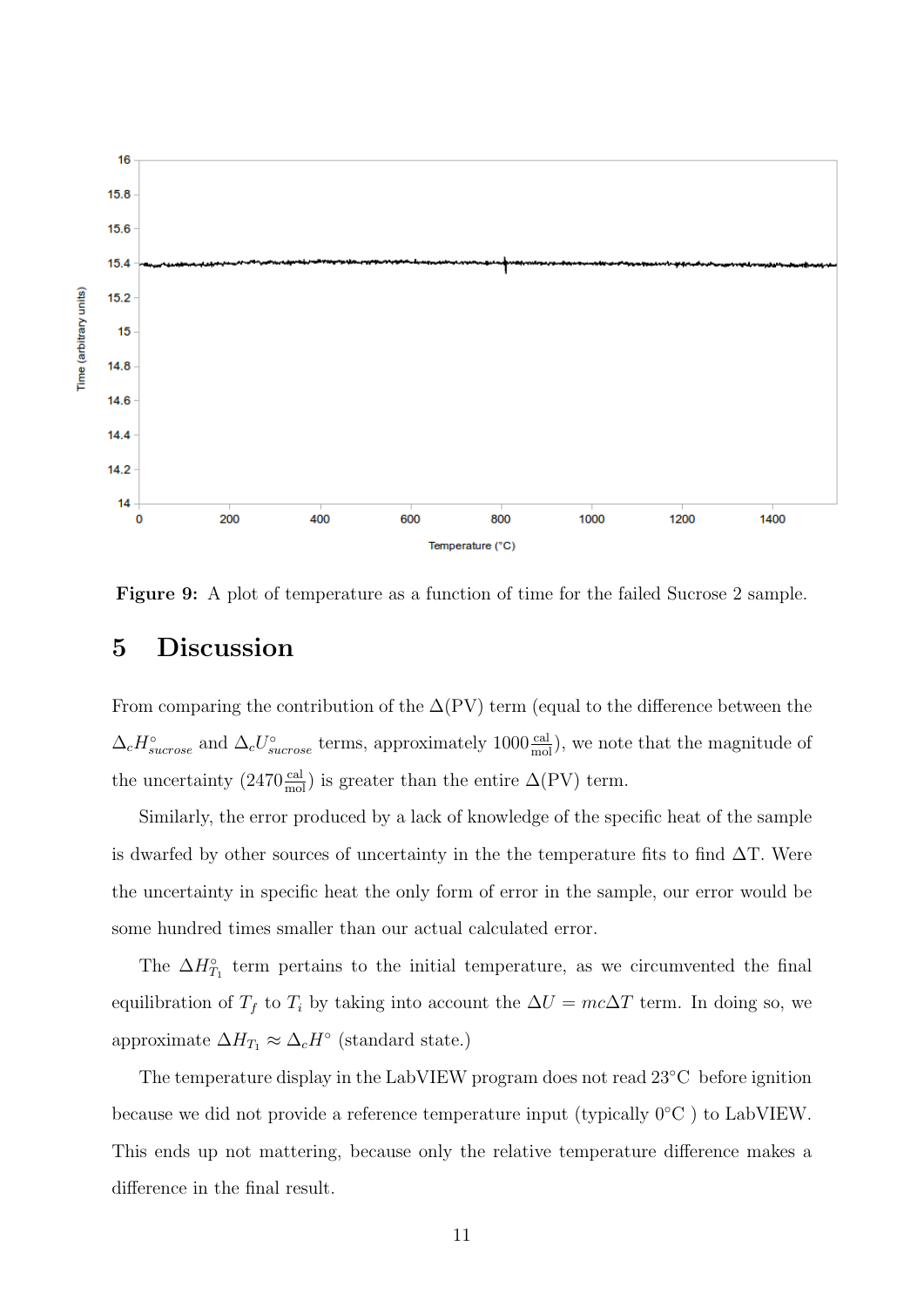## 6 Conclusion

In this experiment, we used LabVIEW in conjunction with a bomb calorimeter, and successfully calibrated and found the heat of combustion of a sample of sugar, while accounting for externalities like the vaporization of water or the PV-work that separates enthalpy from entropy. Our calculated values of the heat of combustion of our unknown sample, though not perfect, are far from bad, with a respectable 7% error from literature values. Considering that analytical facilities like NIST use far more sophisticated instruments with far stricter controls, and that even then experimenters are unable to reach a perfect consensus (judging by the four different listed heats of combustion<sup>[1]</sup>), our result is understandable and adequate. Understanding how bomb calorimetry (generically constant-volume calorimetry) is different from standard constant-pressure calorimetry methods is key to realizing why bomb calorimetry is the method of choice for accurate measurement of reaction energies ranging from the breakdown of food to the detonation of explosives. In addition, the use of a high-pressure oxygen bomb is not limited to calorimetry, and is useful in elemental analysis. Truly, this lab is a wonder of multidisciplinary technique with a broad range of applicability across various fields.

## References

- [1] Sucrose the NIST WebBook. National Institute of Standards and Technology. http://webbook.nist.gov/cgi/cbook.cgi?ID=C57501&Mask=2
- [2] Suga, H.; Seki, S. An Automatic Adiabatic Calorimeter for Low Temperatures. The Heat Capacity of Standard Benzoic Acid. Bull. Chem. Soc. Jpn. 1965, 38, 1000-1006.
- [3] Peng, P.; Caster, A.; Anderson, M.; Switz, N.; Brittman, S.; Chemistry 125 Lab Manual, Fall 2013 ed.; University of California, Berkeley: Berkeley, 2013.
- [4] The Parr Instrument Company. Oxygen Combustion Bomb Model 1108. http://www.parrinst.com/products/sample-preparation/oxygen-combustionbombs/oxygen-combustion-bomb-model-1108/